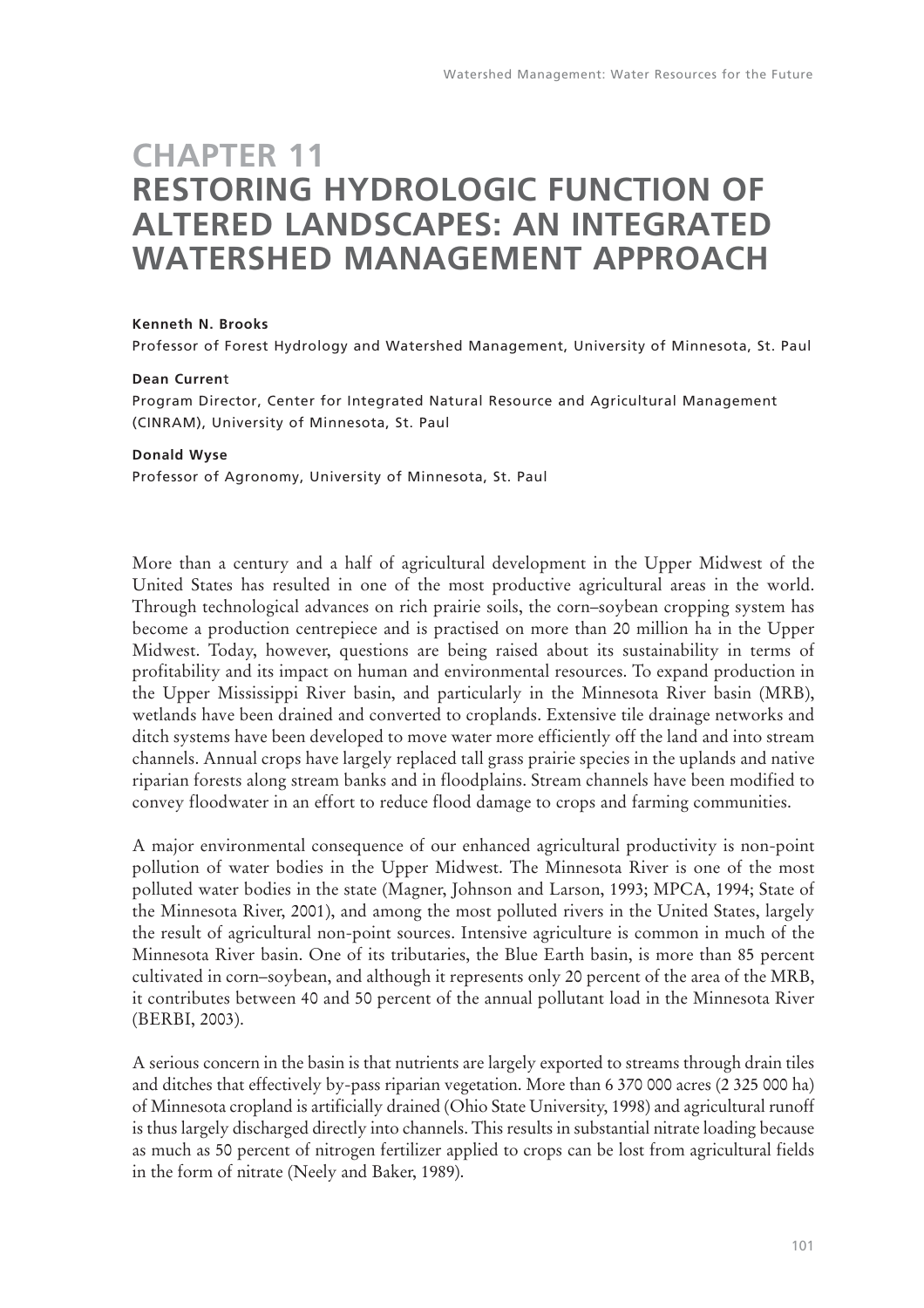The Minnesota River basin has also experienced frequent damaging floods, and many of the tributary streams and sections of the main stem river channel are considered to be in a degraded condition. These effects have been exacerbated by the loss of hydrologic storage on watersheds and in floodplains through the loss of wetlands, tile drainage, ditching and perennial riparian vegetation (Magner, Johnson and Larson, 1993). As a result, flow rates of water have increased (Miller, 1999), contributing to unstable stream channels and greater sediment delivery downstream. The importance of perennial vegetation on the landscape is apparent when satellite imagery of the Upper Mississippi River basin is examined in spring and early summer (see: www.nass.usda.gov/research/avhrr/avhrrmnu.htm). The spring period typically exhibits the highest runoff and stream flow of the year, a time when the annual cropping areas can be seen as expansive brown areas. In contrast, areas with perennial vegetation during this same period are a bright green, suggesting active uptake of soil moisture and soil protection from rainfall impact. Shifts towards more perennial cover on the basin, therefore, have the potential to reduce flow and sediment rates during the most active runoff season.

The cumulative watershed effects of current land use described above can be considered in terms of increased flow rates, increased channel instability and increased loading of pollutants to the river; all contribute to degradation of water quality of the river. These effects are recognized throughout much of the Upper Mississippi River basin and are reported to be contributing to the hypoxia problem in the Gulf of Mexico (Goolsby and Battaglin, 2000).

This paper describes an interdisciplinary and participatory watershed management programme in the Minnesota River basin. A research and education approach is taken to guide the identification, evaluation and development of alternative cropping and management strategies that incorporate trees, woody vegetation and herbaceous perennials into the landscape, with the purpose of improving water quality and the hydrological services of the Minnesota River and its tributaries. Alternatives are being considered to provide farmers with options that can compete financially with current production systems on their own or through payments for the environmental services that such practices provide.

We have developed the following five objectives to accomplish these goals:

- 1. Promote the creation of, or support existing mechanisms that place leadership with local landowners and existing stakeholder groups in the identification, evaluation, promotion and implementation of alternative production systems, with support from universities and local, state and federal agencies as appropriate.
- 2. Through changes in cropping and increased perennial vegetative cover on watersheds and riparian areas of the Minnesota River basin, improve the hydrologic condition of the Minnesota River, reduce the magnitude of peak flow rates associated with the more frequently occurring storms, and reduce nutrient and sediment transport downstream.
- 3. Estimate the economic consequences of changes in cropping and increased perennial vegetation cover in watersheds and riparian areas, considering both the financial benefits to farmers and the economic impact of hydrologic and water quality improvements that can result.
- 4. Identify agronomic, economic and policy constraints and key knowledge gaps to crop diversification with agroforestry and perennial crop systems.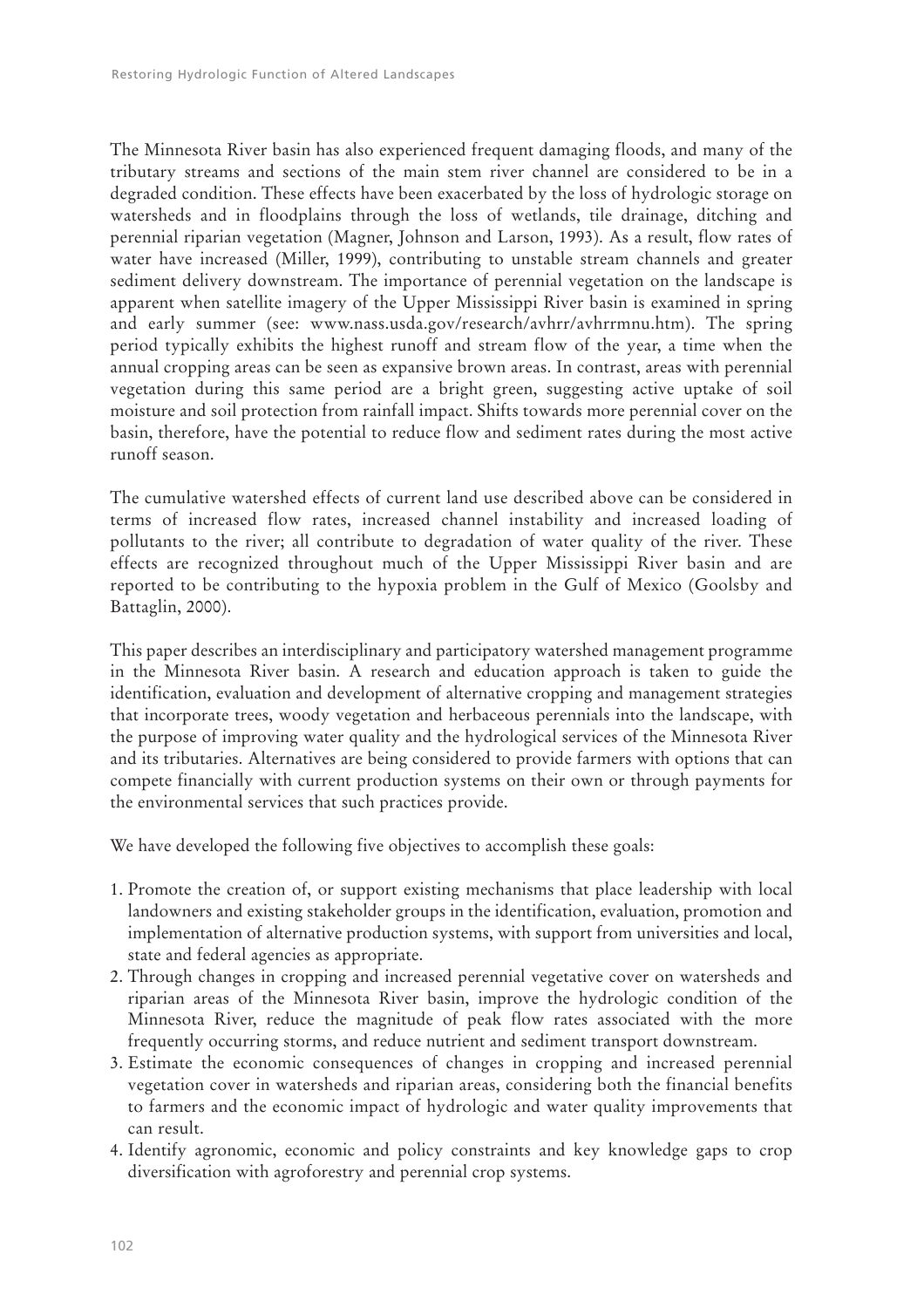5. Develop information for landowners, citizen groups, government agencies, policy-makers, industry and researchers in a format (materials, meetings, conferences and learning groups) that is appropriate for aiding stakeholders in the decision-making process and furthers management consistent with improving water quality.

### **RATIONALE FOR CHANGE**

The issues summarized earlier point to the need for change on the agricultural landscape. However, immediate and widespread change from current farming practices is not possible; furthermore, many potentially viable land-use alternatives have yet to be identified and tested. Therefore, incremental change is a more realistic approach, using pilot projects to demonstrate which changes are most effective and acceptable to farmers. A fundamental question that will be addressed in this programme centres on determining the scale and landscape positions for agroforestry and other perennial cropping systems that are most effective in improving water quality and the hydrologic condition of the river. It has been shown, for example, that scale and placement of restored wetlands and perennial vegetation will govern the magnitude of hydrologic response and nutrient export to water bodies (Almendinger, 1999; Ahn and Mitsch, 2002).

What we are suggesting in this programme is that some major changes are needed, at least on portions of the agricultural landscape. The reasons for these changes, in contrast to modifying the existing corn–soybean farming, are many. For one, conversion from annual cropping to perennial and woody crops will, in most cases, reduce the application of fertilizers and other chemicals on watersheds. This alone can reduce nutrient and other chemical loading to wetlands, lakes and rivers. Where sufficient proportions of watershed areas are converted to perennial vegetation, which eliminates the need for artificial drainage, water flow rates may return to levels closer to those associated with the original prairie–savannah ecosystems within which the Minnesota River was formed.

#### **Improving water quality**

Replacing annual crops with perennial cover crops such as switchgrass and hybrid poplars has been shown to reduce chemical export to receiving watersheds in northwestern Minnesota (Baskfield, Magner and Brooks, 1996; Perry *et al.,* 1998; Stockhaus, 2000; Shank *et al.,* 2001). Randall *et al.* (1997) report that nitrate-nitrogen (NO<sub>3</sub>-N) loading from tile drains was 45 times higher under row crops than perennial crops and native grasses in the Minnesota basin. Restoring perennial vegetation in riparian areas, including cottonwoods (*Populus* spp.) and willow (*Salix* spp.), has important water quality and hydrologic implications for the river, including reduced nutrient export to rivers, improved stream channel stability and improved aquatic habitat. Denitrification and uptake are the major processes by which  $\rm NO_3^-$  -N is removed in floodplains and associated riparian areas (Burt *et al.,* 1999; Gold *et al.*, 2001). Riparian forests and associated communities are effective in removing nitrate-nitrogen and also in trapping excess sediment and phosphorus (Thornton *et al.*, 1998; Whigham, 1988; Addy *et al.*, 1999).

Phosphorus (P) is a limiting plant nutrient in most freshwater systems of Minnesota. As a result, even small quantities of P can cause serious eutrophication of lakes and rivers (Lüderitz and Gerlach, 2002). Significant algae blooms and a corresponding increase in turbidity result.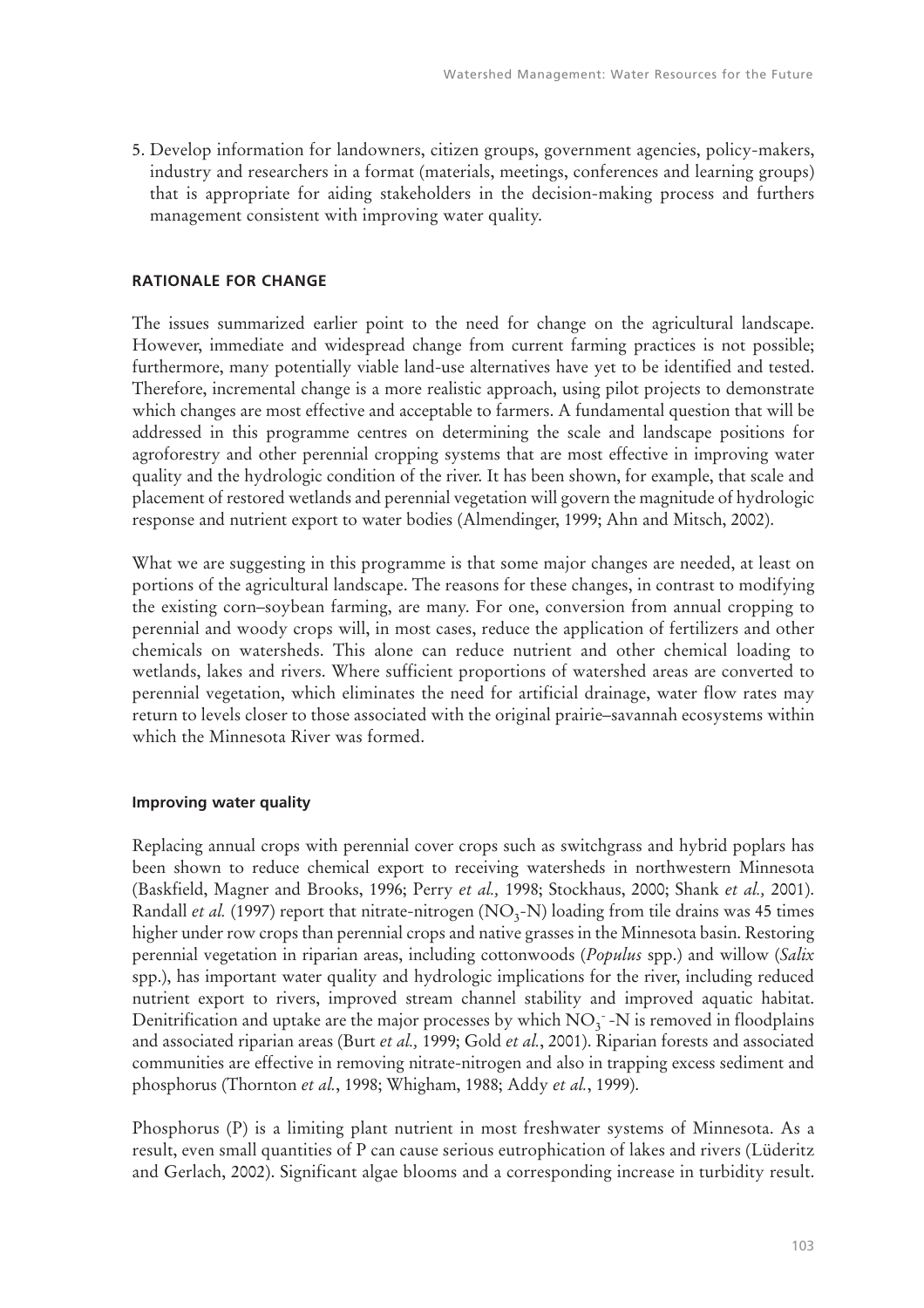Because P is most often adsorbed to soil particles, soil erosion and sediment transport influence the export of phosphorus and, consequently, the retention of phosphorus on the watershed. Basins in which more than 50 percent of the land is in agricultural cultivation can experience suspended loads that account for 56 to 59 percent of total P export (Cooke *et al*., 1993). Phosphorus farming in wetlands is possible, but because P removal in natural wetlands is often poor (results vary from 0 to almost 100 percent removal), with a mean removal of 29 percent (Lüderitz and Gerlach, 2002), reducing P loading to receiving waters is greater where there is uptake of P by vegetation in the watershed and where that vegetation is periodically harvested and removed from the site. Ornamental willows and other willows thus have potential to reduce P and provide income through periodic harvesting.

## **Reducing excessive stream flow**

To grow corn and soybeans in much of the basin, wet soils are a major obstacle, hence the proliferation of drainage systems. Perennial crops that are adapted to these conditions provide an alternative for wet sites and, furthermore, can reduce excessive water flow in the river, a trend that has been observed from 1938 to the present (State of the Minnesota River, 2001).

Many independent studies have shown that areas with trees and other woody plants have higher annual evapotranspiration and generate lower amounts of runoff and stream flow than do herbaceous plants, including annual crops (Bosch and Hewlett, 1982; Whitehead and Robinson, 1993; Brooks *et al.,* 2003). Conversion from annual agricultural crops to hybrid poplar in northwestern Minnesota reduces soil moisture and water yield (Kaster and Brooks, 2001; Perry, Miller and Brooks, 2001; Shank *et al.,* 2001). Hybrid poplar and natural forest remnants also experience less concrete soil frost than annual crops, yielding lower snowmelt runoff in the spring. In contrast, conversion of native perennial vegetation to annual crops and the accompanying wetland drainage in the Minnesota River basin has been shown to more than double the magnitude of peak flows associated with recurrence intervals of 1.5 to more than 20 years (Miller, 1999; Mickelson, 2001). Changes in average annual peak flows contribute to degradation in the river channel (Rosgen, 1994) and these effects can be exacerbated by loss or degradation of riparian vegetation (Dwyer, Wallace and Larsen, 1997; Burckhardt and Todd, 1998; Bendix and Hupp, 2000; Tabacchi *et al*., 2000; Riedel, Verry and Brooks, 2002, and others).

The cumulative effects of increased and more diversified perennial crops in the basin can *restore storage* to Minnesota's watersheds that have been lost through decades of: 1) wetland drainage; 2) conversion from native prairie and savannah ecosystems to annual crops; and 3) loss of riparian forest corridors in floodplains and along streams and rivers. Hey (2001) suggested that through restoration of riparian and associated wetland storage alone, we might experience significant reductions in flood peaks and hence flood damages. Hey and Philippi (1995) suggested that 13 million acres of restored wetland/riparian areas would have reduced flood damages caused by the 1993 flood in the Upper Mississippi River.

## **Opportunities for farmers and other landowners**

As is the case with many watershed management benefits, those benefits derived from replacing annual crops with perennials can be many but may not all be reflected in the market.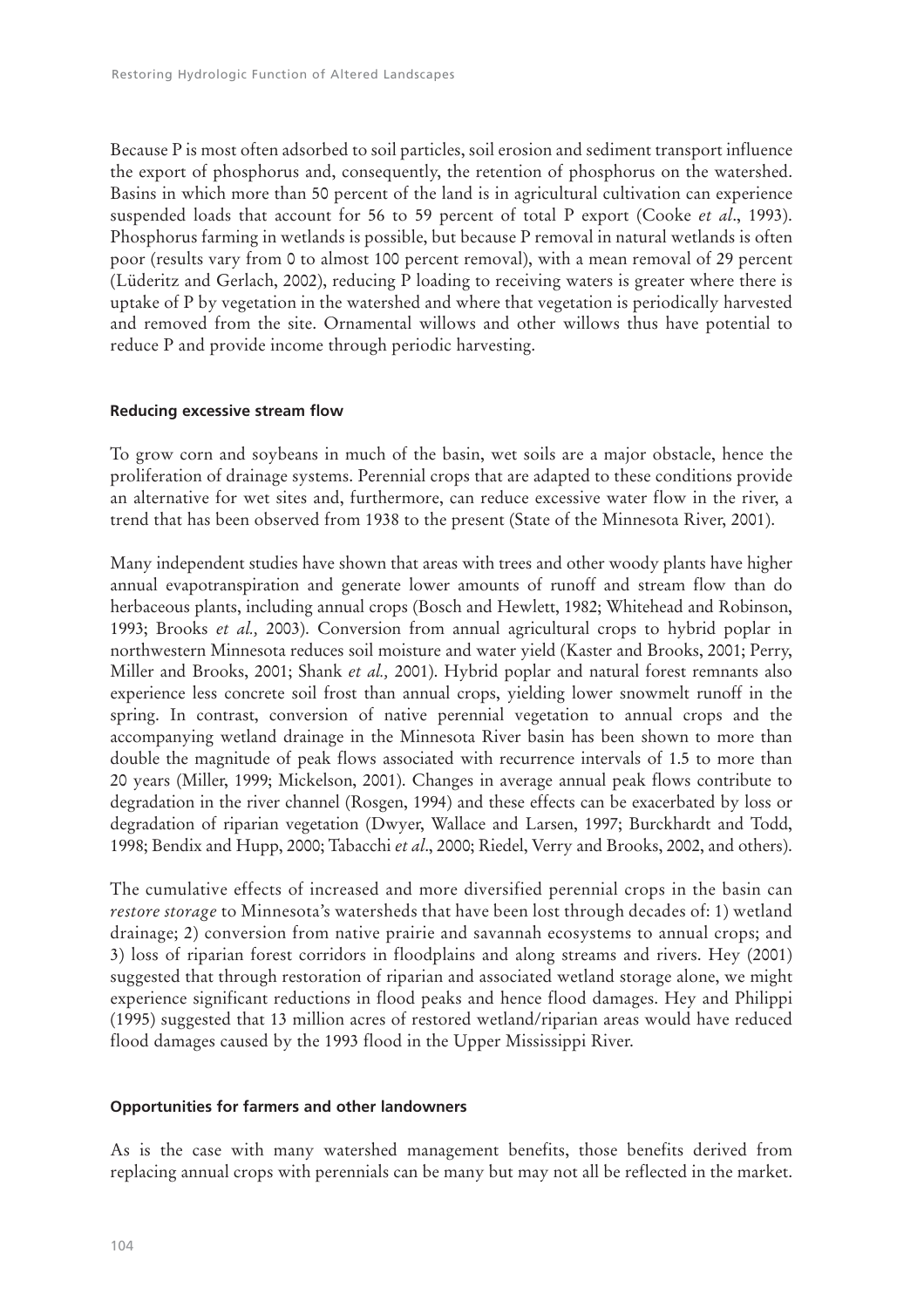Innovative mechanisms that will allow landowners to capture the value of the benefits they provide to downstream communities are needed to encourage land use that is consistent with improving water quality. Both financial (landowner) benefits and economic (societal) benefits can be obtained by implementing woody and perennial crop systems. Buffers around wetlands have also been shown to provide both economic and important water quality benefits when enrolled in the Conservation Reserve Program (CRP) (Rickerl, Janssen and Woodland, 2000). Growing short-rotation woody crops in Minnesota with incentives similar to CRP benefits provides a financially attractive option for rural landowners in areas of the state where markets exist for pulpwood or bioenergy. The current CRP programmes do not allow for productive use of the lands enrolled in the cost-share programme.

There are many opportunities to expand the use of woody and herbaceous perennial crops in floodplains and riparian corridors with agroforestry systems such as living snow fences, windbreaks and timber belts. Markets exist for woody biomass, either as an energy feedstock or as fibre for the wood products industry (Center for Rural Policy and Development, 2001). However, current fuel/fibre prices are too low for farmers to be willing to risk land conversion and the loss of short-term income, without additional incentives such as CRP (Streed, 1999). The bewildering array of federal and state policies and programmes that affect the management of farmland add to the need for effective risk-reduction strategies (Schertz and Johnson, 1997; Kuch and Crosswhite, 1998).

At present, CRP is essentially a set-aside programme that does not allow for the cultivation of marketable biomass crops on enrolled land. However, in 2001 the United States Department of Agriculture (USDA) approved the enrolment of land in the Minnesota River watershed as part of a pilot programme to evaluate the production of biomass fuels within the CRP framework (Johnson, 2001). Other types of incentives have also been considered. Hey (2001) suggested that credits might be given to individual landowners for increasing "storage" in upper watersheds and along main reaches of the river that translates into reduced downstream flood losses. He further indicated "Perhaps a futures market in flood storage credits could be established at the Board of Trade in Chicago". If non-point source (NPS) pollution were regulated, a permit trading programme might encourage the implementation of agricultural best management practices (BMPs) such as riparian buffer zones. The difficulty of monitoring NPS pollution makes design-based incentives (such as agricultural BMPs) more feasible to implement than performance-based incentives such as can be applied to point source polluters (Horan and Ribaudo, 1999). Ultimately, basin-wide total maximum daily load (TMDL) standards may provide the mechanism for instituting watershed-based performance incentives (Ribaudo, Horan and Smith, 1999).

Perennial crops and agroforestry configurations provide opportunities to combine environmental services with productive and profitable crops. These options may be of particular importance to enhance the survival of smaller-scale farms with a greater diversity of production and markets. The status of these farmers is particularly threatened because they lack the resources to expand and adopt the new competitive technology necessary for economic survival. The complex forces that have an impact on farming in the Upper Midwest corn belt have local, regional, national and global origins and have created substantial barriers to farmer implementation of perennial crop/agroforestry options.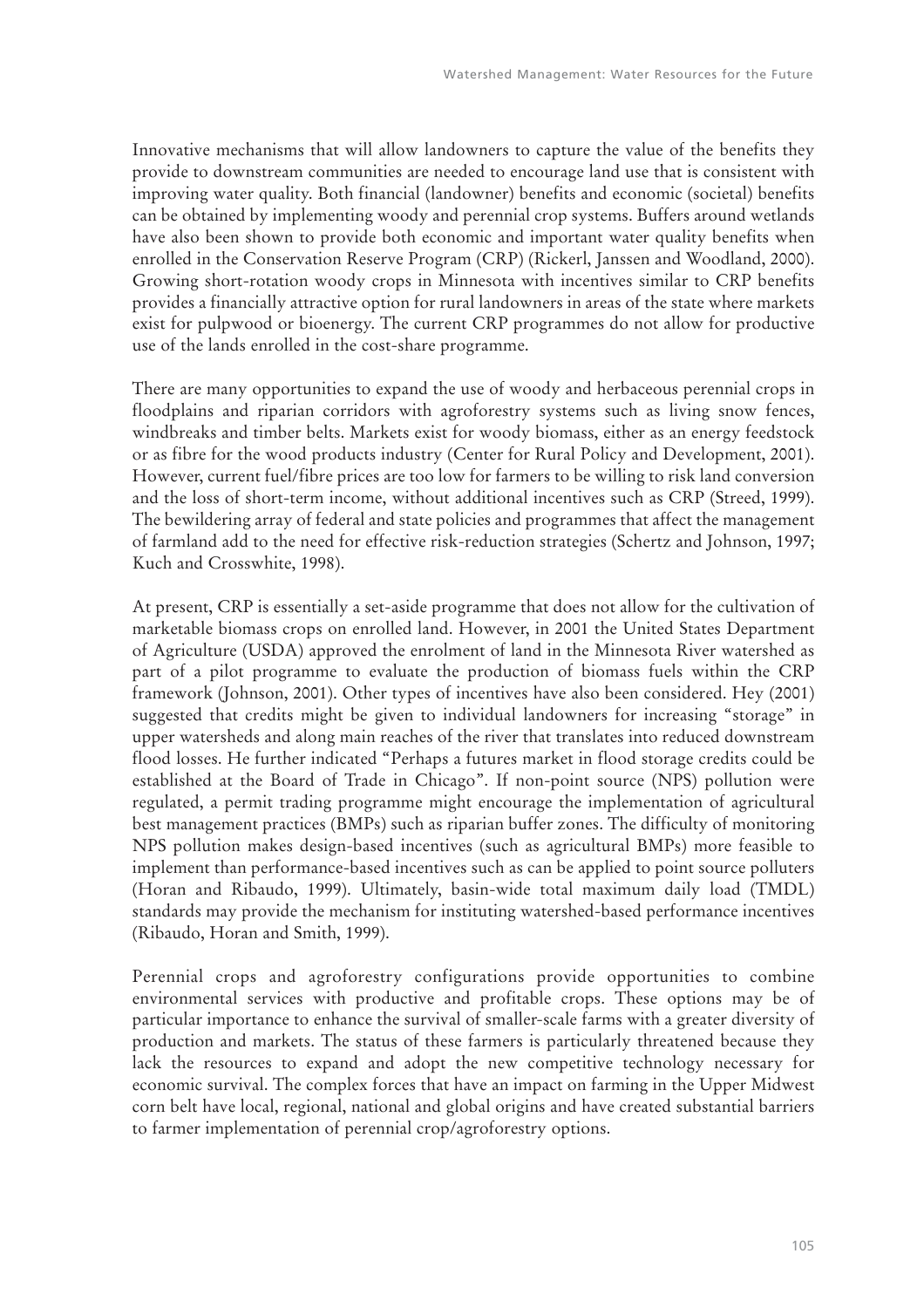Given the recent poor market conditions for corn, soybeans and other grain crops, the problems of non-point agricultural pollution, pressure to establish TMDLs and other concerns about downstream impacts, such as the hypoxia issue in the Gulf of Mexico, opportunities for diversifying farm income and improving the condition of Minnesota's watersheds and rivers are attractive. Nonetheless there are a number of issues that limit our ability to take advantage of the potential opportunities that exist.

# **OBSTACLES TO CHANGE**

The challenge in this programme is to develop and implement perennial cropping systems that are hydrologically effective, financially attractive to landowners and can be directed to appropriate landscape positions at a scale that provides both viable economic alternatives to farmers and the environmental benefits necessary to improve the condition of Minnesota watersheds. Not surprisingly, there are several obstacles to implementation that must be overcome in this programme, as summarized in the following:

- *Lack of information on the aggregate impact of landscape changes on hydrologic storage and water quality.* Although many studies have shown field-level effects of different landuse practices and vegetative conversions, the dearth of information about the aggregate watershed response to such land-use change has made it difficult to convince those who make decisions about land use.
- *Understanding constraints to and motivations for farmer adoption of soil and water conservation options.* Such options have been available to farmers for many years, but despite the potential benefits of these practices, they are often not adopted. The reasons for this lack of adoption include financial, technical and other constraints that are very real and well understood by the landowner. To motivate landowners to adopt sustainable practices, we need to understand the constraints they face, and together identify options that overcome constraints and offer productive and profitable opportunities.
- *Institutional and policy constraints.* Those factors and policies that influence farmers' use of the land need to be analysed; barriers to innovation and diversification of the agricultural landscape need to be identified so that better policies can be developed to support practices that provide benefits to society as a whole. Financial safety nets for farmers, rules for obtaining loans and crop insurance benefits, all are being examined for an array of different cropping systems and land-use practices.
- *Lack of financial information on costs and benefits of alternative cropping and land management systems.* Information about financial opportunities provided by diversified production systems, such as agroforestry practices, living snow fences, tree farms and alternative perennial crops, must be presented to farmers. Knowledge of production, processing and marketing is necessary so that farmers can make informed decisions.
- *Internalizing externalities valuing the benefits of improvements in water quality and storage.* Many of the watershed measures that reduce peak flows and the amount of nutrients and chemicals entering water courses provide economic benefits for society or downstream users, which are not reflected in the market. The external and cumulative benefits and costs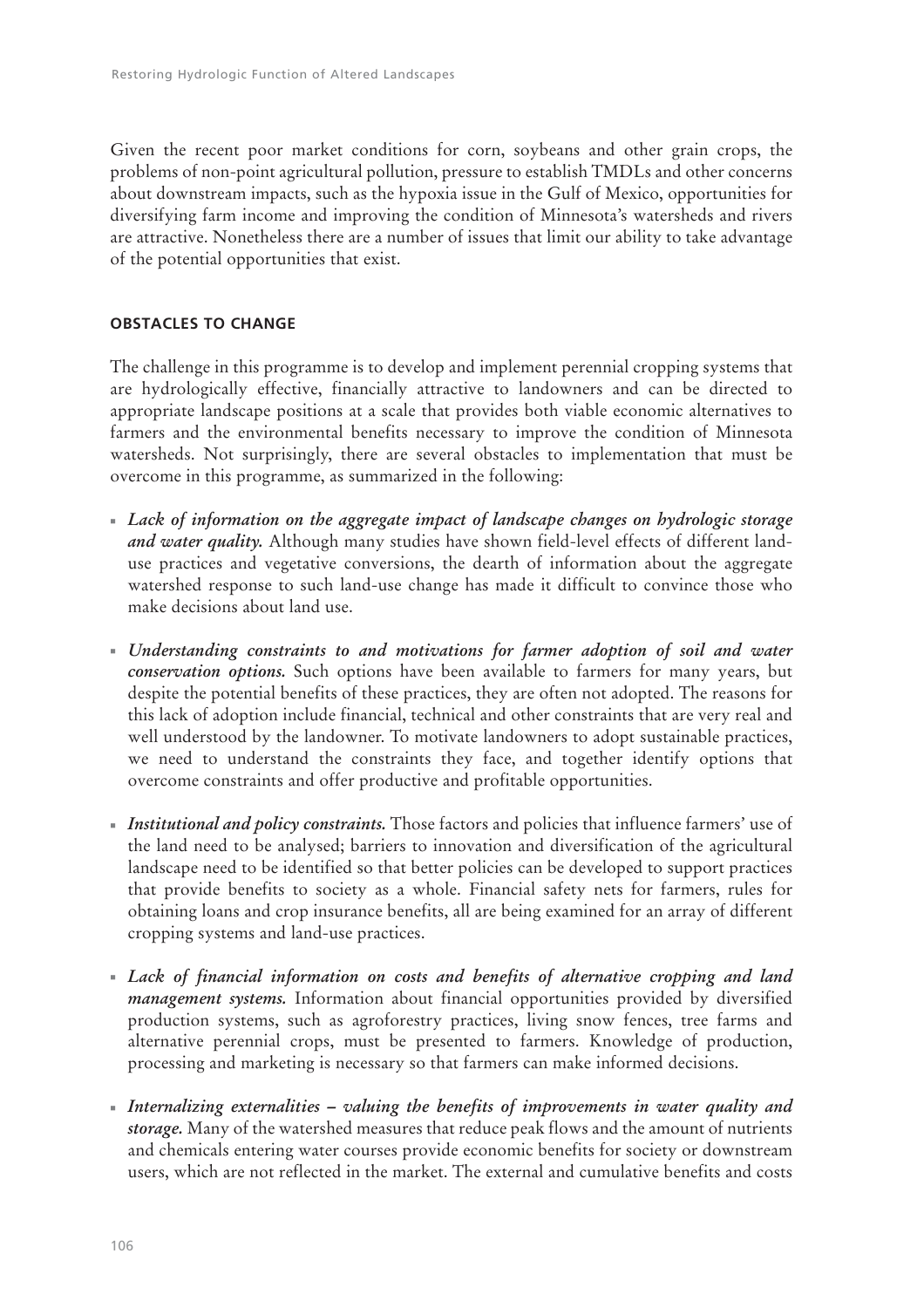of land-use change need to be quantified and valued. This information is needed by policymakers to make decisions about government programmes that may help finance practices that provide benefits to society.

- *Lack of understanding and communicating of the adverse impacts of past land use and the benefits of land-use change to stakeholders.* Farmers, other landowners, local communities and policy-makers, although aware of environmental problems related to land-use practices, may not understand how historical and cumulative changes in land use, and practices such as field and wetland drainage have affected stream flow peaks, channel erosion, sedimentation and water quality. In addition, there is little understanding of the hydrologic and water quality benefits that can be derived from restoring perennial woody vegetation on watersheds and in riparian areas.

## **AN INTEGRATED APPROACH**

This multifaceted programme is a participatory approach that involves people from different sectors and with different backgrounds and disciplines. It incorporates demonstration projects, monitoring and research, educational programmes, hydrologic and economic modelling, market and policy analysis together in a way that invites expansion and continuity of successful outcomes.

## **Participation of stakeholders**

Stakeholders are involved in this project in a number of ways. Programme objectives emerged largely from meetings, conferences and other activities involving a diverse group of stakeholders (landowners, local citizen groups, local, state and federal government agencies) in the Minnesota River basin. Partnerships have been formed with concerned citizen groups, agency personnel, agroforestry cooperatives, university faculty and individual farmers. One such partnership is the "3<sup>rd</sup> crop" initiative led by a local watershed group, the Blue Earth Basin Initiative (BERBI), which was formed to develop alternatives to intensive corn–soybean farming with the aim of improving water quality. Another group, Clean Up the River Environment (CURE), has been an active proponent of improving water quality and, together with the Minnesota River Joint Powers Board, has sponsored activities that bring together a broad range of landowners, citizen groups, government agencies and university researchers in the development of a Minnesota River Basin Action Plan. One of the top three recommendations in this plan is the improvement of land management practices, which this programme directly addresses.

Because the changes in land use and management practices to be evaluated in this programme are meant to be adopted by farmers and other landowners in the Minnesota River basin, the projects rely on "learning groups" that include some who have already implemented agroforestry and perennial cropping systems. These learning groups, patterned after the model of Jordan *et al.* (2000), provide the vehicle for stakeholder interaction to exchange and share ideas with the objective of designing sustainable and profitable land management options that can easily be adopted by landowners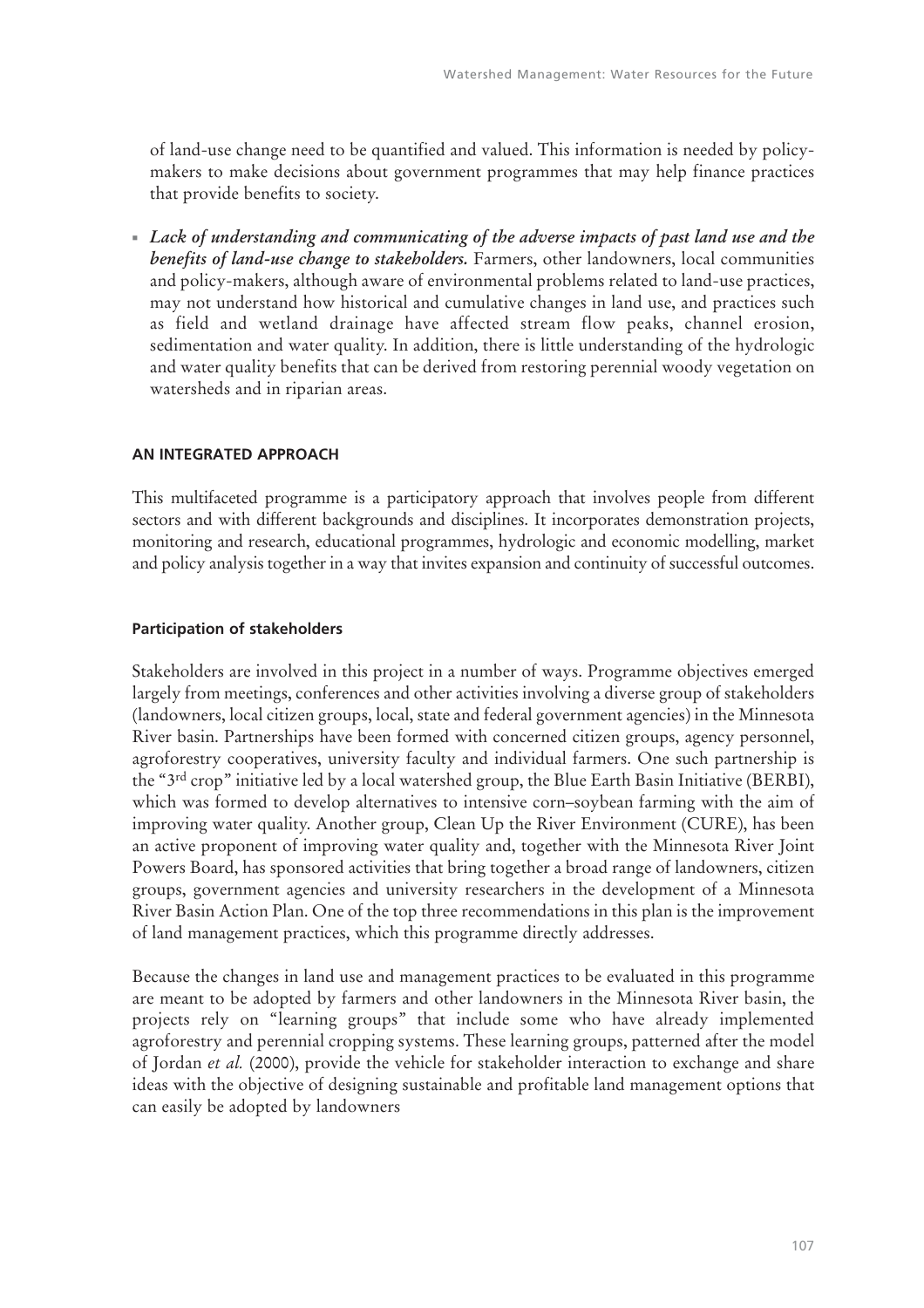# **Project activities**

Through learning groups and workshops with stakeholders and project collaborators, scenarios of potential cropping changes are being identified in pilot project watersheds, the Chippewa and Blue Earth watersheds in the Minnesota River basin. Through a series of meetings with farmer learning groups, acceptable perennial cropping systems are being identified that have the potential for both financial opportunities for landowners and hydrologic/water quality benefits.

Demonstration areas of 10 to 20 acres (4 to 8 ha) are being established as pilot projects within small watersheds, and are accompanied by field research and monitoring to quantify production outcomes and hydrologic and water quality changes that are associated with the different cropping systems. These pilot projects are complemented by a series of plot studies in which seven perennial crops of interest to farmers are being studied to determine differences in soil moisture regimes, runoff and the export of sediment and nutrients. The results of this research and monitoring effort have important implications for the federally mandated TMDL process, which requires all states to identify and mitigate all impaired waters. Furthermore, the resulting data allow for testing and validating models to be used to extend field results across the basin.

Changes in vegetative cover and related changes to wetlands, stream channels and ditches will be simulated for upland watersheds and for riparian areas; different scenarios of change will be investigated to determine the effects of scale and landscape position on project objectives. The Hydrologic Simulation Program – Fortran Model (HSPF), as described by Bicknell *et al.* (1997), has been calibrated and will be used to simulate hydrologic, hydraulic and water quality changes due to project activities. Areas of upland watersheds that undergo conversion would not require drain tiles; therefore, where such changes occur, the removal of tile drainage would be a component of the simulation. In addition, changes in seasonal evapotranspiration, including interception, would be major hydrologic changes that would be reflected in model parameters, which would result in different soil moisture storage. Changes in the stream channel/riparian corridors, restoration of selected wetlands and riparian forests on floodplains and along stream banks will also be simulated. Field studies on ditch redesign that can create a functioning riparian vegetative buffer will provide empirical data to test and validate models. Furthermore, restored wetlands have been and continue to be monitored; their storage and water quality benefits can thus be better quantified and the data used to model the effects of expanded wetland restoration in the basin.

The output from the hydrologic modelling provides critical information for economic evaluations of downstream impacts. Stream flow volumes, peak flows, dry season (summer) base flows and sediment export will be examined under current land-use conditions. These same hydrologic variables will be simulated for conditions associated with perennial vegetation in uplands and riparian areas. Comparisons of these two conditions form the basis for further economic analysis. Hydrologic analysis considers how changes in stream flow pattern will affect bank full flow conditions and the resulting impacts on river stability and sedimentnutrient export. In addition, land-use effects on low flow conditions and the implications for water quality, aquatic habitat and diversity are all of interest.

Economic analyses will be performed using field monitoring data and hydrologic modelling results using the framework of FAO Conservation Guide No. 16 (FAO, 1987). On-site and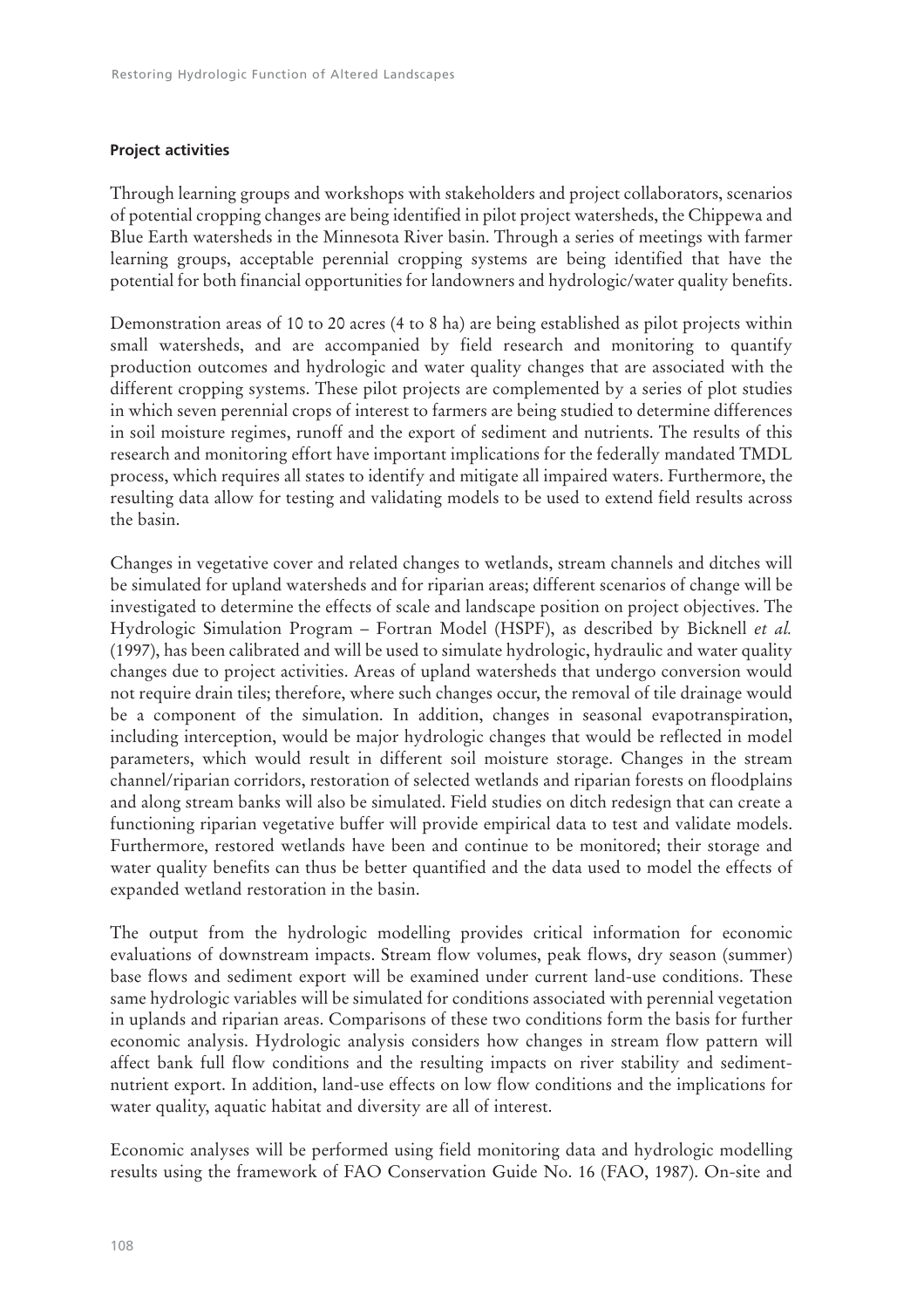off-site costs and benefits are being examined from both the perspective of individual farmers and that of the broader stakeholders in the river basin (externalities). Farmers may have to change their farming approach in some cases, requiring new equipment costs. Such costs must be compared with benefits derived from new crops. In terms of externalities, downstream impacts need to be quantified and valued. For example, if peak flow discharges associated with two to 20 year recurrence intervals are reduced, to what extent would such changes translate into reduced flood damages (benefits)? Any reductions in sediment levels in the channel and nutrient loading may be translated into sediment removal costs in ditches, effects on aquatic (fish) productivity, reduced water treatment costs and so forth. Valuing externalities represents a challenge and will depend, to a large extent, on the results of ongoing non-market valuation research. In some cases, only a rough estimate of potential downstream benefits can be obtained; regardless of whether all such externalities are valued, they will be identified as project outcomes. For example, the Minnesota River has good recreational potential and we will attempt to estimate the recreational value of a cleaner river.

An assessment of markets (current and future) for the variety of products derived from agroforestry and other perennial cropping systems is an integral component of the project. For example, there is now a planned bioenergy project proposed in the basin, which will require more than 25 000 acres (9 100 ha) of short rotational woody crops, such as willow, to be located near the site. This new market is in an area that is primarily under corn and soybean cultivation at present.

Workshops are planned for land managers and farmers to discuss economic and policy issues that constrain implementation. Discussions will be held to determine steps needed to provide necessary incentives and technical support to farmers, as well as explaining how the various land-use changes affect the flow and quality of water in the river. Topics covered will range from farming methods for perennial cropping systems, to hydrologic principles and examples of how improved riparian conditions, wetland conditions and uplands benefit stakeholders in the basin.

Educational materials will be prepared that are appropriate for different audiences (landowners, citizen groups, local, state and federal agencies, and policy-makers). The format for these materials will be determined through interaction with the various constituents in learning groups, workshops and more general meetings. Ultimately, the information will be distributed and evaluated through this same strategy. This participatory process should yield educational materials that support viable land-use options that have financial vitality and environmental benefits that can help shape agricultural and environmental policy in the state and region.

## **Programme summary and expected outcomes**

This programme is expected to promote desirable land-use changes that will diversify the agricultural landscape, sustain the rural economy, enhance hydrologic storage and function and improve water quality in the Minnesota River basin (Figure 1). Prospects for broadening the agricultural production base can lead to more sustainable financial benefits to landowners while enhancing the environmental benefits to both local communities and downstream communities as well. All these objectives can only be achieved when individual landowners adopt more sustainable land-use practices in sufficient numbers to generate the desired impact.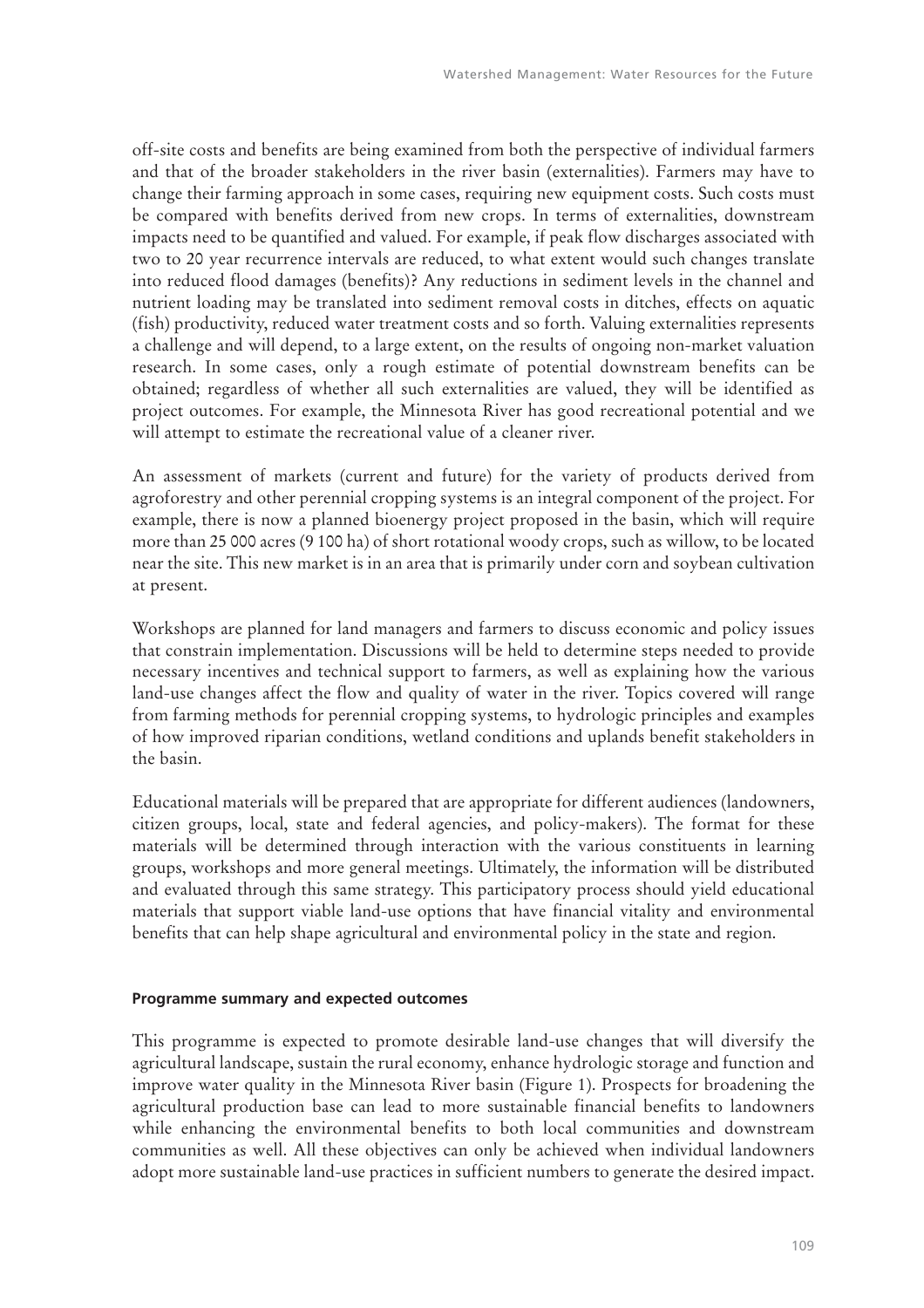To promote the adoption of alternative systems, the programme will identify options with benefits sufficient to convince rural landowners to make the change. Therefore, this integrated approach must develop the technology, markets and policy changes necessary to make those systems attractive to landowners. The key to this approach is that landowners, technical service providers, policy-makers and other interested parties/stakeholders have been involved from the outset. We expect that our initial learning groups will expand into an ongoing network of groups working to improve and adapt management practices for using perennial crops and agroforestry options, as has occurred with our earlier groups that addressed annual cropping systems. What should emerge from the programme is an expanded and continuing diversification of land use and management, a better understanding of watershed benefits that are derived from improved land use, more involved and informed citizens, and ultimately policy changes that are needed to support sustainable land-use practices.

#### **FIGURE 1**

#### **Programme outputs**

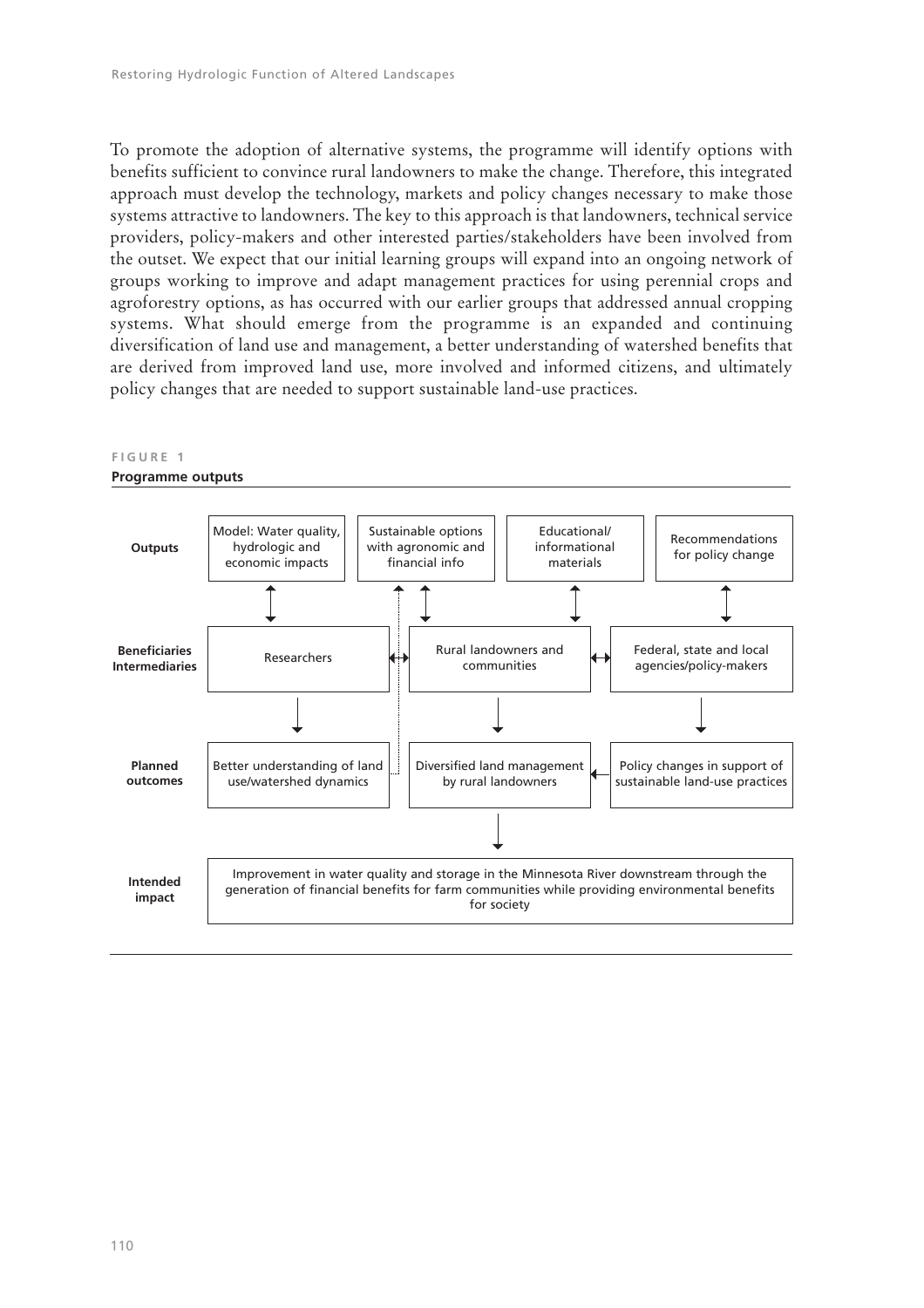#### **ACKNOWLEDGEMENTS**

Many have contributed to this programme and the projects described herein. We recognize the following as being key contributors to the concepts and implementation of programme components. Linda Meschke of BERBI has provided exceptional leadership, bringing together grassroots organizations, farmers, agency personnel and legislators at the table. Joe Magner and Pat Baskfield of the Minnesota Pollution Agency, and Rich Perrine of the Martin County Soil and Water District have all been instrumental in project implementation. University of Minnesota professors William K. Easter, Nicholas Jordan, Craig Sheaffer and Mike Demchik, research assistant Sue White, and graduate students Aaron Colson, Driss Ennanay and Lara Aniskoff have played key roles in the research and monitoring components.

#### **REFERENCES**

- **Addy, K.L., Gold, A.J. Groffman, P.M. & Jacinthe, P.A.** 1999. Ground water nitrate removal in subsoil of forested and mowed riparian buffer zones. *Journal of Environmental Quality,* 28: 962–970.
- **Ahn, C. Mitsch, W.J.** 2002. Scaling considerations of mesocosm wetlands in simulating large freshwater marshes. *Ecological Engineering,* 18: 327–342.
- **Almendinger, J.E.** 1999. A method to prioritize wetland restoration for water-quality improvement. *Wetlands Ecology and Management,* 6(4): 241–251.
- **Baskfield, P.J., Magner, J.A. & Brooks, K.N.** 1996. Influence of a grassed-riparian and restored wetland system on water quality in Minnesota. In *Hydrology and hydrogeology of urban and urbanizing areas.* Boston, Massachusetts, USA, American Institute of Hydrology.
- **Bendix, J. & Hupp, C.R.** 2000. Hydrological and geomorphological impacts on riparian plant communities. *Hydrological Processes,* 14: 2977–2990.
- **BERBI.** 2003. *Blue Earth River watershed TMDL project, Elm and Center Creek. Final Report.* Fairmont, Minnesota, USA, Blue Earth River Basin Initiative (BERBI).
- **Bicknell, B.R., Imhoff, J.C., Kittle, Jr., J.L., Donigan Jr., A.S. & Johnson, R.C.** 1997. *Hydrologic Simulation Program - FORTRAN user's manual for version 11*. Athens, Georgia, USA, United States Environmental Protection Agency, Environmental Research Laboratory. Office of Research and Development.
- **Bosch, J.M. & Hewlett, J.D.** 1982. A review of catchment experiments to determine the effect of vegetation changes on water yield and evapotranspiration. *Journal of Hydrology,* 55: 3–23.
- **Brooks, K.N., Ffolliott, P.F. Gregersen, H.M. & DeBano, L.F.** 2003. *Hydrology and the management of watersheds.* 3rd edition. Ames, Iowa, USA, Iowa State Press.
- **Burckhardt, J.C. & Todd, B.L.** 1998. Riparian forest effects on lateral stream channel migration in the glacial till plains. *Journal of the American Water Resources Association,* 34: 179–184.
- **Burt, T.P., Matchett, L.S., Goulding, K.W.T., Webster, C.P. & Haycock, N.E.** 1999. Denitrification in riparian buffer zones: the role of floodplain hydrology. *Hydrologic Processes,* 13: 1451–1463.
- **Center for Rural Policy and Development.** 2001. *Short rotation woody crops: a role for the state of Minnesota.* Final Report and Recommendations, St. Paul, Minnesota, USA, Rural Policy Panel on SRWCs.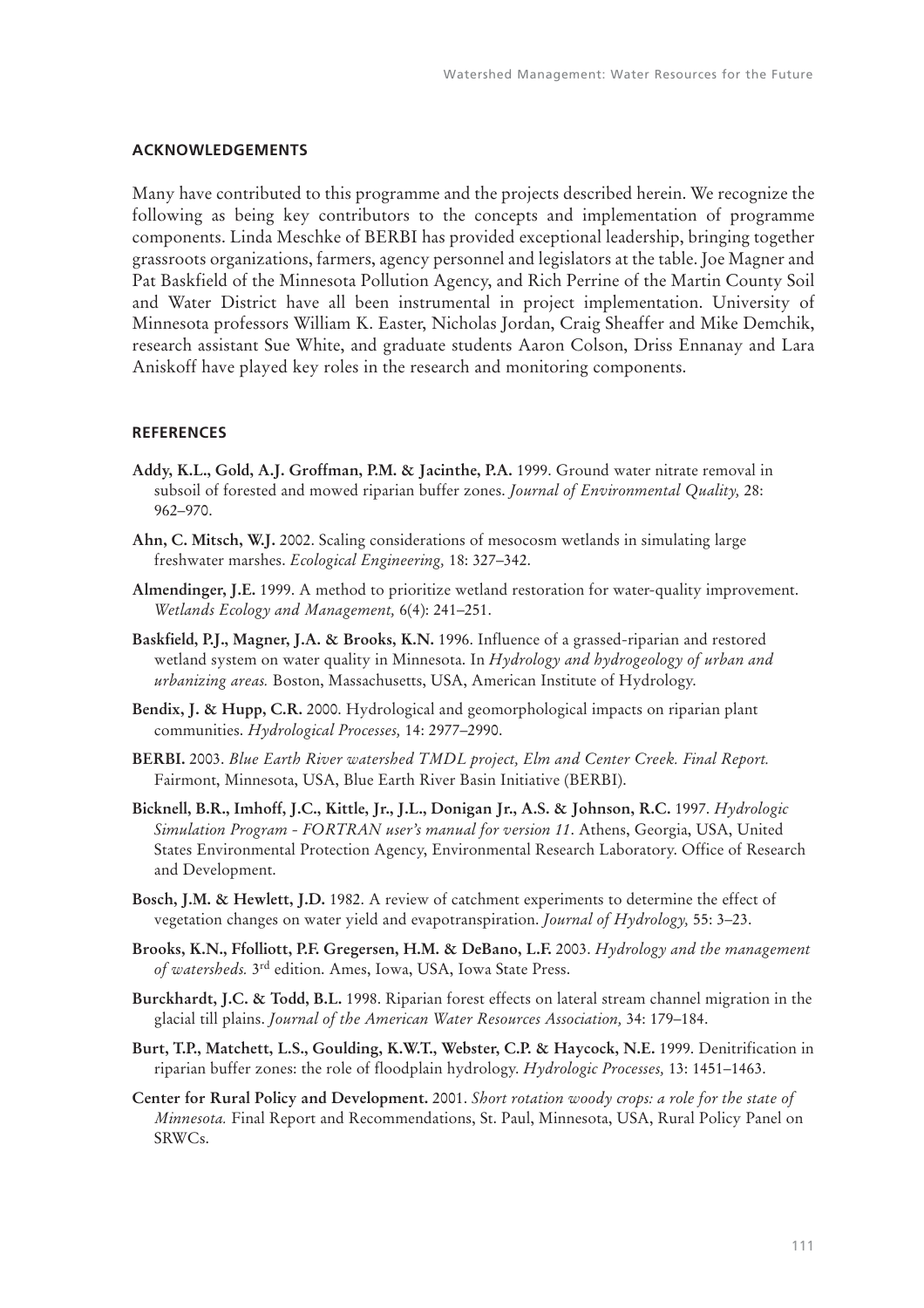- **Christopherson, J.A.** 2001. *Hybrid poplar plantation effects on frost depth and snow distribution on agricultural lands in northwestern Minnesota*. Water Resource Graduate Program. University of Minnesota, St. Paul, USA. (M. Sc. Thesis)
- **Cooke, G.D., Welch, E.B., Peterson, S.A. & Newroth, P.R.** 1993. *Restoration and management of lakes and reservoirs.* 2nd edition. Ann Arbor, Michigan, USA, Lewis Publishers.
- **Dwyer, J.P., Wallace, D. & Larsen, D.R.** 1997. Value of woody river corridors in levee protection along the Missouri River in 1993. *Journal of the American Water Resources Association,* 33: 481–489.
- **FAO.** 1987. *Guidelines for economic appraisal of watershed management projects* by H.M. Gregersen, K.N. Brooks, J.A. Dixon and L.S. Hamilton. FAO Conservation Guide No. 16. Rome.
- **Gold, A.J., Groffman, P.M., Addy, K., Kellogg, D.Q., Stolt, M. & Rosenblatt, A.E.** 2001. Landscape attributes as controls on ground water nitrate removal capacity of riparian zones. *Journal of the American Water Resources Association,* 37(6): 1457–1464.
- **Goolsby, D.A. & Battaglin, W.A.** 2000. *Nitrogen in the Mississippi basin estimating sources and predicting flux to the Gulf of Mexico*. US Geological Survey Fact Sheet No. 135-00.
- **Hey, D.L.** 2001. Modern drainage design: the pros, the cons, and the future. Presentation at 2001 American Institute of Hydrology Conference: Hydrologic Science: Challenges for the 21st Century. 14 to 17 October, Bloomington, Minnesota, USA.
- **Hey, D.L. & Philippi, N.S.** 1995. Flood reduction through wetland restoration: The upper Mississippi River basin as a case study. *Restoration Ecology,* 3: 4–17.
- **Horan, R.D. & Ribaldo, M.O.** 1999. Policy objectives and economic incentives for controlling agricultural sources of nonpoint pollution. *Journal of the American Water Resources Association,* 35(5): 1023–1035.
- **Johnson, J.** 2001. USDA approves four CRP biomass pilot projects. FSA News Release No. 1481.01. Available at: www.fsa.gov/pas/FullStory.asp?StoryID=137.
- **Jordan, N., White, S., Gunsolus, J., Becker, R. & Damme, S.** 2000. Learning groups developing collaborative learning methods for diversified, site-specific weed management: A case study from Minnesota, USA. *In* M. Cerf, D. Gibbon, B. Hubert, R. Ison, J. Jiggins, M Paine, J. Proost and N. Röling, eds. *Cow up a tree: knowing and learning for change in agriculture.* Paris, INRA. pp. 85–95.
- **Kaster, A. & Brooks, K.N.** 2001. Predicting the effect of hybrid poplar trees on a water budget, Pomme de Terre watershed, Minnesota. Poster Paper Presentation at 2001 American Institute of Hydrology Conference: Hydrologic Science: Challenges for the 21st Century. 14 to 17 October, Bloomington, Minnesota, USA.
- **Kuch, P.J. & Crosswhite, W.M.** 1998. The agricultural regulatory framework and biomass production. *Biomass and Bioenergy,* 14(4): 333–339.
- **Lüderitz, V. & Gerlach, F.** 2002. Phosphorus removal in different constructed wetlands. *Acta Biotechnologica,* 22(1-): 91–99.
- **Magner, J.A., Johnson, G.D. & Larson, T.J.** 1993. The Minnesota River basin: Environmental impacts of basin-wide drainage. *In* Eckstein and Zaporozek, eds. *Industrial and agricultural drainage impacts of the hydrologic environment*. Vol. 5. Alexandria, Virginia, USA, Water Environment Federation. pp. 147–162.
- **Mickelson, D.L.** 2001. *The effect of agricultural tile drainage on flood events in the Minnesota River basin.* University of Minnesota, St. Paul, USA. (M. Sc. thesis)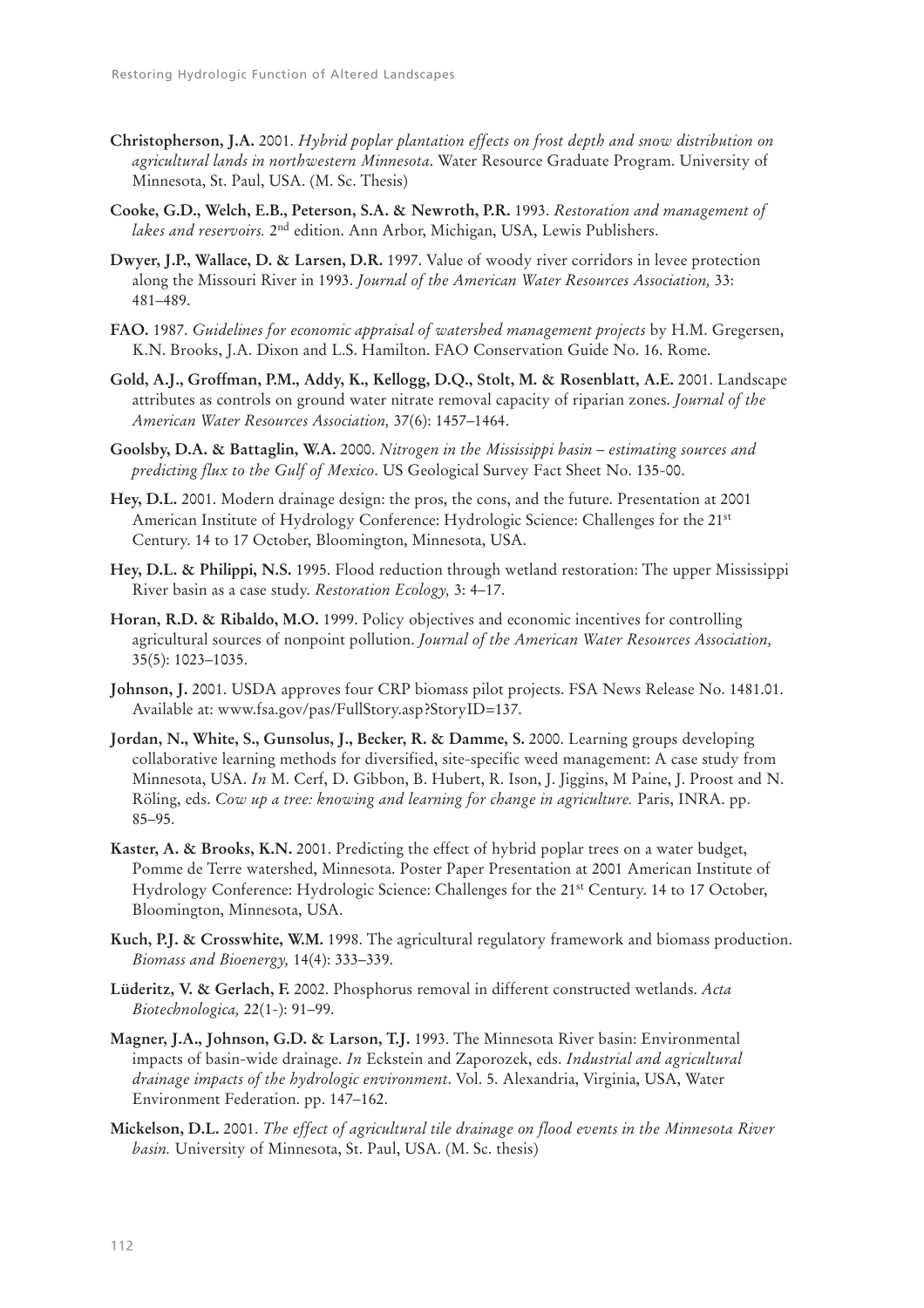- **Miller, R.C.** 1999. *Hydrologic effects of wetland drainage and land use changes in a tributary watershed of the Minnesota River basin: A modeling approach*. University of Minnesota, St. Paul, USA. (M. Sc. thesis)
- **MPCA.** 1994. *Minnesota River Assessment Project Report: Executive Summary, Report to the Legislative Commission on Minnesota River Resources.* Minnesota Pollution Control Agency (MPCA).
- **Neely, R.K. & Baker, J.L.** 1989. Nitrogen and phosphorus dynamics and the fate of agricultural runoff. *In* A.G. van der Valk, ed. *Northern prairie wetlands*. Ames, Iowa, USA, Iowa State University.
- **Ohio State University.** 1998. *Agricultural drainage.* Extension Bulletin No. 871-98. Columbus, Ohio, USA.
- **Perry C.H., Miller, R.C. & Brooks, K.N.** 2001. Impacts of short-rotation hybrid poplar plantations on regional water yield. *Forest Ecology and Management,* 143(1-3): 143–151.
- **Perry, C.H., Brooks, K.N., Grigal, D.F., Isebrands, J.G. & Tolbert. V.R.** 1998. A comparison of nutrient export from short-rotation hybrid poplar plantations and natural forest stands. In Proceedings of the 8th Biennial Conference on BioEnergy '98. Madison, Wisconsin, USA. pp.1252–1262.
- **Perry, C.P., Miller, R.C., Kaster, A.R. & Brooks, K.N.** 2000. Watershed management implications of agroforestry expansion on Minnesota's farmlands. In *Land stewardship in the 21st century: The contributions of watershed management.* March 13 to 16, Tucson, Arizona. Proc. RMRS-P-13. Fort Collins, Colorado, USA, USDA Forest Service, Rocky Mountain Research Station.
- **Randall, G.W., Huggins, D.R., Russelle, M.P., Fuchs, D.J., Nelson, W.W. & Anderson, J.L.** 1997. Nitrate losses through subsurface tile drainage in Conservation Reserve Program, alphalfa, and row crop systems. *Journal of Environmental Quality,* 26: 1240–1247.
- **Ribaudo, M.O., Horan, R.D. & Smith, M.E.** 1999. *Economics of water quality protection from nonpoint sources: theory and practice.* USDA Economic Research Service, Resource Economics Division. Agricultural Economic Report No. 782. 106 pp.
- **Rickerl, D.H., Janssen, L.L. & Woodland, R.** 2000. Buffered wetlands in agricultural landscapes in the Prairie Pothole region: environmental, agronomic, and economic evaluations. *J. Soil and Water Conservation*, Second Quarter: 220–225.
- **Riedel, M., Verry, E.S. & Brooks, K.N.** 2002. Land use impacts on fluvial processes in the Nemadji watershed. *Hydrological Science and Technology,* 18(1-2): 197–205.
- **Rosgen, D.** 1994. A classification of streams. *Catena,* 22:169–199.
- **Schertz, L.P. & Johnson, W.E.** 1997. *Managing farm resources in the era of the 1996 Farm Act.* USDA Economic Research Service Staff Paper AGES 9711.
- **Shank, B.M., Stockhaus, S., Rorer, M., Perry, C.H. & Brooks, K.N.** 2001. The hydrologic effects of short-rotation woody crop production on agricultural land in Minnesota. Poster Paper Presentation at 2001 American Institute of Hydrology Conference: Hydrologic Science: Challenges for the 21st Century. 14 to 17 October, Bloomington, Minnesota, USA.
- **State of the Minnesota River.** 2001. *Summary of surface water quality monitoring.* Water Resources Center at Minnesota State University, Mankato, USA.
- **Stockhaus, S.A.** 2000. *Comparisons of nutrient export among switchgrass, hybrid poplar, wheat, and aspen in northwestern Minnesota*. Plan B Paper. Water Resources Graduate Program, University of Minnesota, USA.